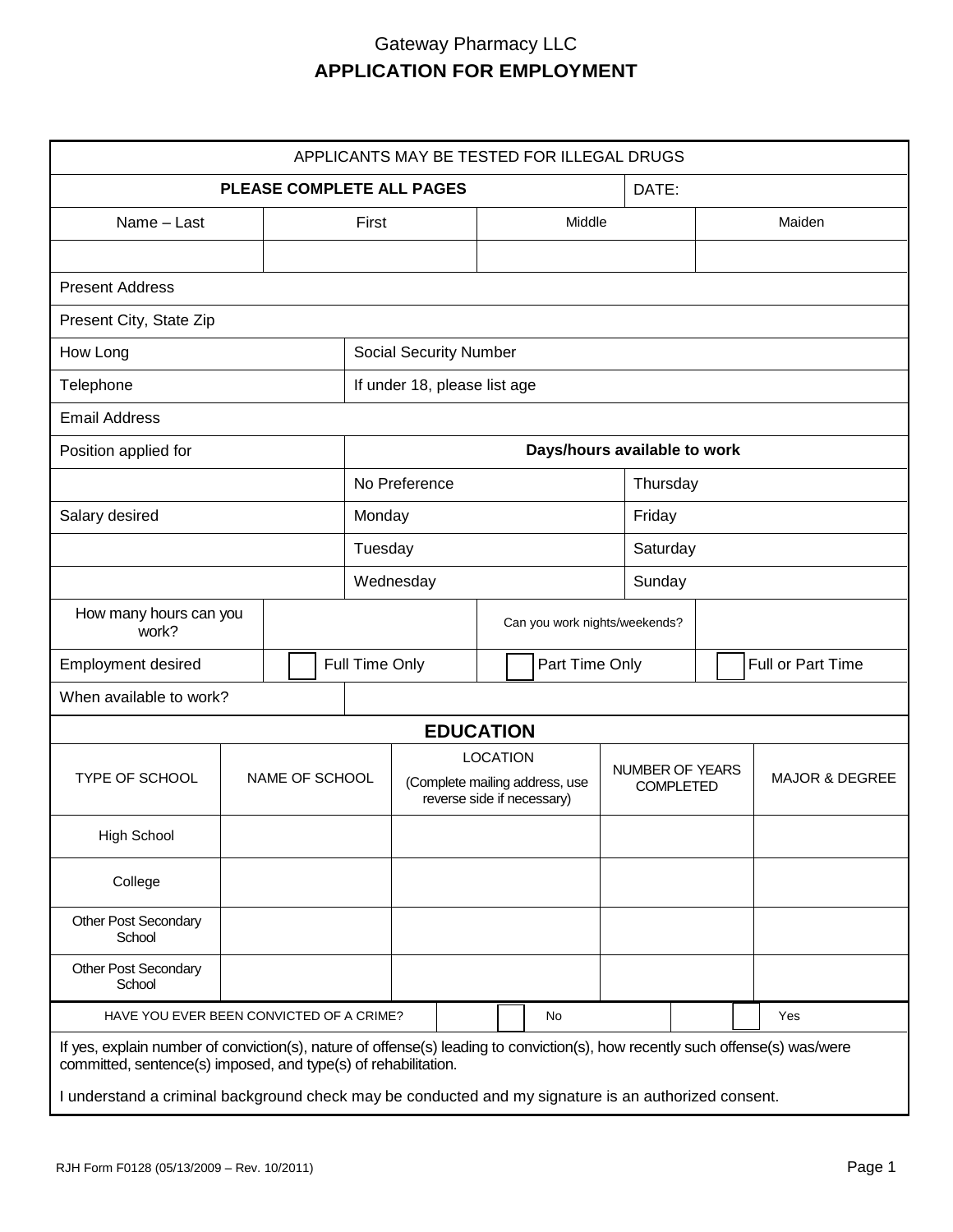| DO YOU HAVE A DRIVER'S LICENSE?                                                                                                                                                                                                                                                       |                                                                                            |  |  | <b>No</b>       |                        |           |  |                    | Yes |  |     |
|---------------------------------------------------------------------------------------------------------------------------------------------------------------------------------------------------------------------------------------------------------------------------------------|--------------------------------------------------------------------------------------------|--|--|-----------------|------------------------|-----------|--|--------------------|-----|--|-----|
| What is your means of transportation to work?                                                                                                                                                                                                                                         |                                                                                            |  |  |                 |                        |           |  |                    |     |  |     |
| Driver's license number & state                                                                                                                                                                                                                                                       |                                                                                            |  |  |                 | <b>Expiration date</b> |           |  |                    |     |  |     |
| Have you had any accidents during the past three years?                                                                                                                                                                                                                               |                                                                                            |  |  |                 |                        | How many? |  |                    |     |  |     |
| Have you had any moving violations during the past three years?                                                                                                                                                                                                                       |                                                                                            |  |  |                 |                        | How many? |  |                    |     |  |     |
|                                                                                                                                                                                                                                                                                       | <b>REFERENCES</b><br>Please list two references other than relatives or previous employers |  |  |                 |                        |           |  |                    |     |  |     |
| Name:                                                                                                                                                                                                                                                                                 |                                                                                            |  |  | Name:           |                        |           |  |                    |     |  |     |
| Position:                                                                                                                                                                                                                                                                             |                                                                                            |  |  | Position:       |                        |           |  |                    |     |  |     |
| Company:                                                                                                                                                                                                                                                                              |                                                                                            |  |  | Company:        |                        |           |  |                    |     |  |     |
| Address:                                                                                                                                                                                                                                                                              |                                                                                            |  |  | Address:        |                        |           |  |                    |     |  |     |
|                                                                                                                                                                                                                                                                                       |                                                                                            |  |  |                 |                        |           |  |                    |     |  |     |
| Telephone:                                                                                                                                                                                                                                                                            |                                                                                            |  |  | Telephone:      |                        |           |  |                    |     |  |     |
| An application form sometimes makes it difficult for an individual to adequately summarize a complete background. Use the space below to<br>summarize any additional information necessary to describe your full qualifications for the specific position for which you are applying. |                                                                                            |  |  |                 |                        |           |  |                    |     |  |     |
|                                                                                                                                                                                                                                                                                       |                                                                                            |  |  |                 |                        |           |  |                    |     |  |     |
| <b>MILITARY SERVICE</b>                                                                                                                                                                                                                                                               |                                                                                            |  |  |                 |                        |           |  |                    |     |  |     |
| HAVE YOU EVER BEEN IN THE ARMED FORCES?                                                                                                                                                                                                                                               |                                                                                            |  |  |                 |                        | No        |  |                    |     |  | Yes |
| ARE YOU NOW A MEMBER OF THE NATIONAL GUARD OR<br>THE RESERVES                                                                                                                                                                                                                         |                                                                                            |  |  |                 | No                     |           |  |                    |     |  | Yes |
| SPECIALITY:                                                                                                                                                                                                                                                                           | Date Entered:                                                                              |  |  | Discharge Date: |                        |           |  | Type of Discharge: |     |  |     |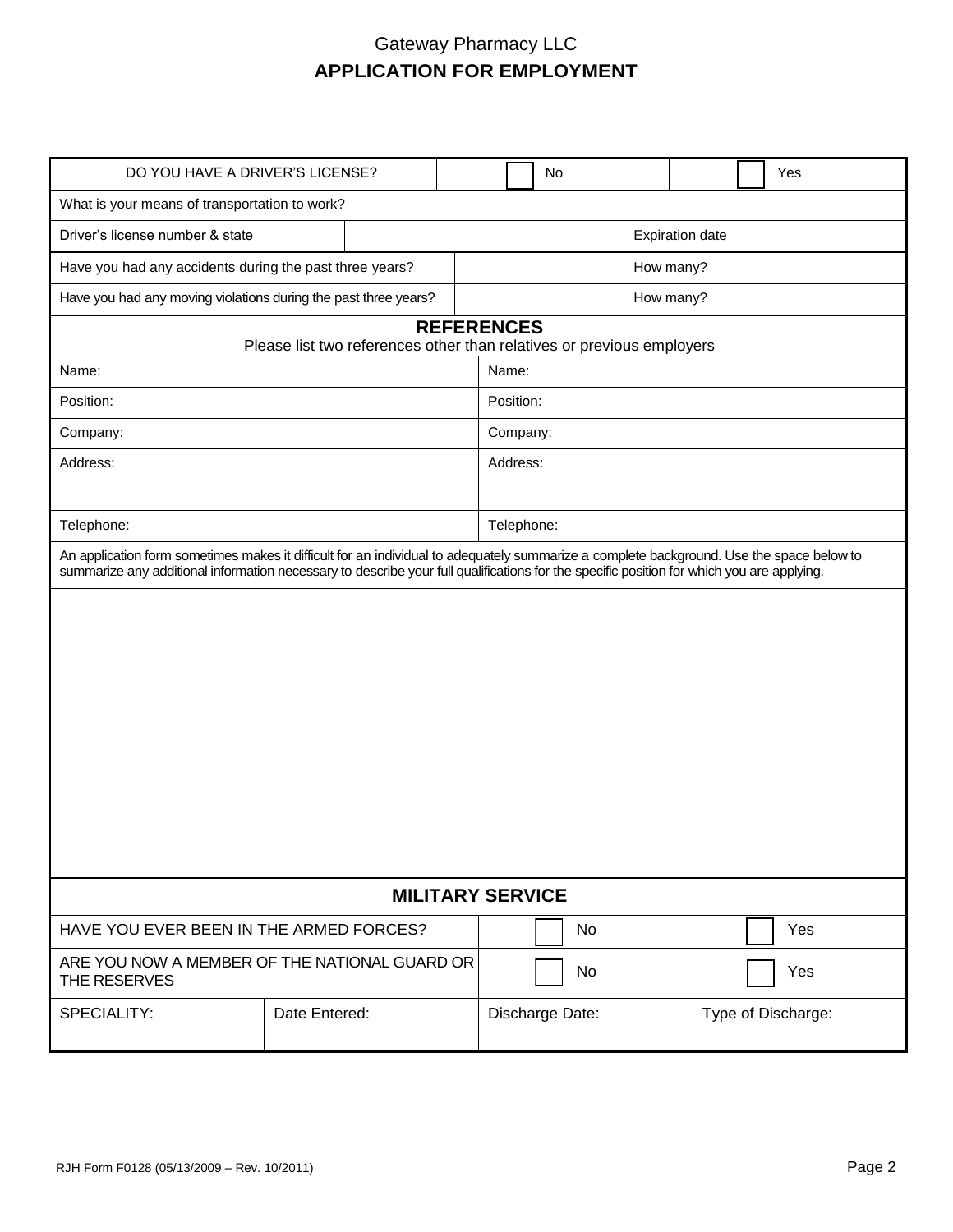| <b>Work Experience</b>                                | Please list your work experience for the past five years beginning with your most recent job held. If you were self-employed,<br>give firm name. Attach additional sheets if necessary. |                  |               |  |  |  |  |  |
|-------------------------------------------------------|-----------------------------------------------------------------------------------------------------------------------------------------------------------------------------------------|------------------|---------------|--|--|--|--|--|
| Name of employer<br>Address                           | Name of last supervisor                                                                                                                                                                 | Employment dates | Pay or salary |  |  |  |  |  |
| City, State Zip<br>Phone Number                       |                                                                                                                                                                                         | From             | Start         |  |  |  |  |  |
|                                                       |                                                                                                                                                                                         | To               | Final         |  |  |  |  |  |
|                                                       |                                                                                                                                                                                         |                  |               |  |  |  |  |  |
|                                                       | Your last job title                                                                                                                                                                     |                  |               |  |  |  |  |  |
| Reason for leaving (be specific)                      |                                                                                                                                                                                         |                  |               |  |  |  |  |  |
|                                                       | List the jobs you held, duties performed, skills used or learned, advancements or promotions while you worked at this company.                                                          |                  |               |  |  |  |  |  |
| Name of employer<br><b>Address</b><br>City, State Zip | Name of last supervisor                                                                                                                                                                 | Employment dates | Pay or salary |  |  |  |  |  |
| <b>Phone Number</b>                                   |                                                                                                                                                                                         | From             | Start         |  |  |  |  |  |
|                                                       |                                                                                                                                                                                         | To               | Final         |  |  |  |  |  |
|                                                       | Your last job title                                                                                                                                                                     |                  |               |  |  |  |  |  |
| Reason for leaving (be specific)                      |                                                                                                                                                                                         |                  |               |  |  |  |  |  |
|                                                       | List the jobs you held, duties performed, skills used or learned, advancements or promotions while you worked at this company.                                                          |                  |               |  |  |  |  |  |
| Name of employer<br>Address<br>City, State Zip        | Name of last supervisor                                                                                                                                                                 | Employment dates | Pay or salary |  |  |  |  |  |
| Phone Number                                          |                                                                                                                                                                                         | From             | Start         |  |  |  |  |  |
|                                                       |                                                                                                                                                                                         | To               | Final         |  |  |  |  |  |
|                                                       | Your last job title                                                                                                                                                                     |                  |               |  |  |  |  |  |
| Reason for leaving (be specific)                      |                                                                                                                                                                                         |                  |               |  |  |  |  |  |